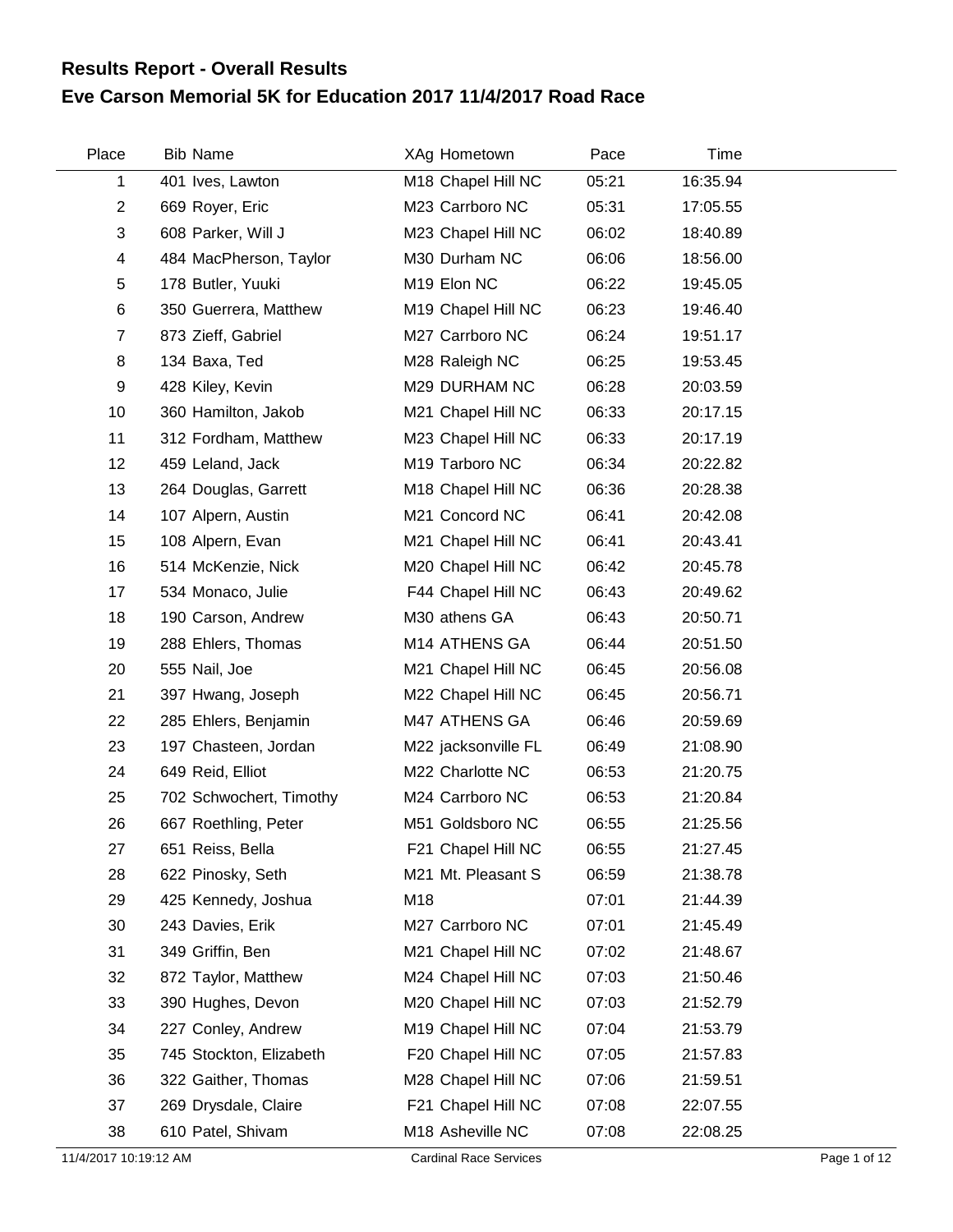| Place | <b>Bib Name</b>        | XAg Hometown                   | Pace  | Time     |  |
|-------|------------------------|--------------------------------|-------|----------|--|
| 39    | 868 Davis, Eric        | M30 Chapel Hill NC             | 07:09 | 22:09.21 |  |
| 40    | 515 McLane, Patrick    | M27 Raleigh NC                 | 07:10 | 22:11.92 |  |
| 41    | 926 Odgers, Jon        | M43 Durham NC                  | 07:12 | 22:18.79 |  |
| 42    | 847 Wampole, Mark      | M50 Hillsborough N             | 07:12 | 22:20.44 |  |
| 43    | 744 Stewart, Ian       | M23 Chapel Hill NC             | 07:17 | 22:34.39 |  |
| 44    | 824 Yang, Anthony      | M21 Chapel Hill NC             | 07:17 | 22:36.01 |  |
| 45    | 650 Reinecke, Samuel   | M19 Matthews NC                | 07:20 | 22:44.60 |  |
| 46    | 536 Montjoy, Jake      | M15                            | 07:20 | 22:45.09 |  |
| 47    | 409 Johnson, Mac       | M16 Hickory NC                 | 07:21 | 22:46.33 |  |
| 48    | 859 Tarrant, Mike      | M32 Chapel Hill NC             | 07:23 | 22:53.61 |  |
| 49    | 362 Hannum, Joey       | M18 WAKE FORES                 | 07:24 | 22:56.23 |  |
| 50    | 600 Pandita, Avantika  | F13 Cary NC                    | 07:24 | 22:57.84 |  |
| 51    | 765 Tu, Raymond        | M18 Chapel Hill NC             | 07:25 | 22:58.20 |  |
| 52    | 616 Pham, Loi          | M19 Silver Spring M            | 07:25 | 22:58.48 |  |
| 53    | 770 Vitt, Dylan        | M18 Chapel Hill NC             | 07:25 | 22:58.96 |  |
| 54    | 790 West, Addison      | M <sub>19</sub> Chapel Hill NC | 07:25 | 22:59.41 |  |
| 55    | 311 Follet, Robin      | M46 Cary NC                    | 07:25 | 22:59.91 |  |
| 56    | 324 Gatewood, D'Angelo | M21 Chapel Hill NC             | 07:26 | 23:01.12 |  |
| 57    | 570 O'Brien, Katie     | F18 Chapel Hill NC             | 07:27 | 23:04.17 |  |
| 58    | 125 Barkes, Jared      | M21 Apex NC                    | 07:27 | 23:07.14 |  |
| 59    | 195 Cassidy, Sasha     | F19 Menlo Park CA              | 07:28 | 23:09.51 |  |
| 60    | 109 Alvarez, Jonathan  | M21 Coral Gables F             | 07:28 | 23:09.97 |  |
| 61    | 686 Sasz, Sally        | F18 Chapel Hill NC             | 07:31 | 23:17.07 |  |
| 62    | 861 Meydan, Yoli       | M18 Forest Hills NY            | 07:31 | 23:19.07 |  |
| 63    | 490 Marshall, David    | M27 Durham NC                  | 07:31 | 23:19.39 |  |
| 64    | 422 Keith, Matthew     | M18 Chapel Hill NC             | 07:32 | 23:19.91 |  |
| 65    | 518 McLeod, John       | M45 Chapel Hill NC             | 07:35 | 23:29.17 |  |
| 66    | 276 Dunn, Brian        | M23 Durham NC                  | 07:36 | 23:32.37 |  |
| 67    | 242 dargan, paul       | m27 Durham NC                  | 07:36 | 23:33.06 |  |
| 68    | 798 Wieler, Jack       | M13 Charlotte NC               | 07:36 | 23:33.91 |  |
| 69    | 464 Levin, Louis       | M23 Chapel Hill NC             | 07:37 | 23:35.73 |  |
| 70    | 498 McCracken, Levi    | M19 Chapel Hill NC             | 07:37 | 23:36.13 |  |
| 71    | 539 Morgan, Sarah      | F21 Raleigh NC                 | 07:37 | 23:36.44 |  |
| 72    | 818 Worley, Jane       | F17 Hickory NC                 | 07:37 | 23:36.88 |  |
| 73    | 138 Benson, John       | M17                            | 07:41 | 23:47.97 |  |
| 74    | 756 Taggart, Aaron     | M25 Chapel Hill NC             | 07:41 | 23:48.49 |  |
| 75    | 198 Chen, Donny        | M17                            | 07:43 | 23:53.89 |  |
| 76    | 133 Batchelder, Bret   | M48 Raleigh NC                 | 07:44 | 23:59.19 |  |
| 77    | 718 Smallwood, Parris  | M25 DURHAM NC                  | 07:44 | 23:59.93 |  |
| 78    | 654 Rieker, Madeline   | F19 Chapel Hill NC             | 07:45 | 24:00.47 |  |
| 79    | 594 Overdahl, Kirsten  | F24 DURHAM NC                  | 07:47 | 24:06.24 |  |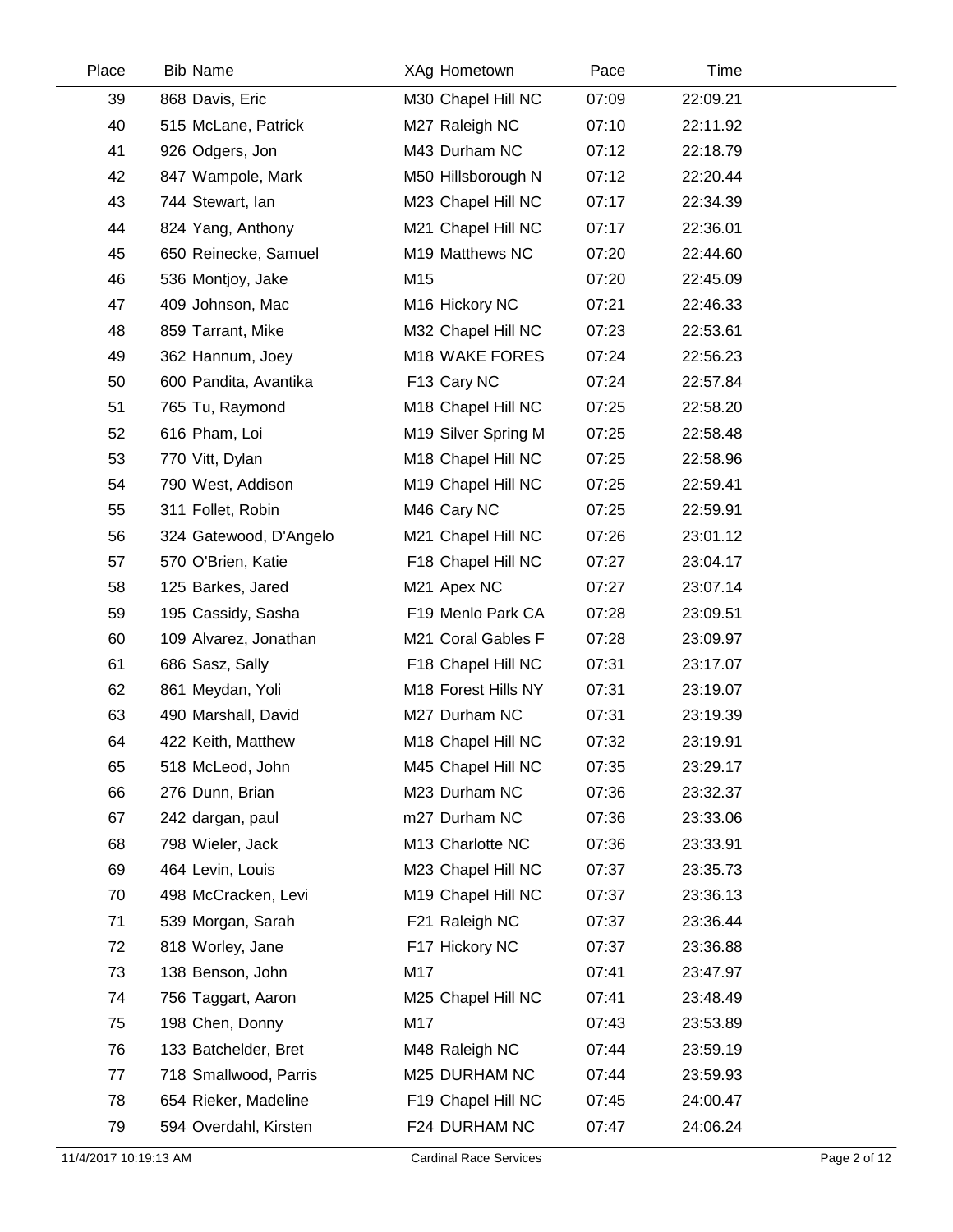| Place | <b>Bib Name</b>               | XAg Hometown              | Pace  | Time     |  |
|-------|-------------------------------|---------------------------|-------|----------|--|
| 80    | 726 Sobon, Holly              | F18 Chapel Hill NC        | 07:47 | 24:07.37 |  |
| 81    | 230 Cooke, Spencer            | M20                       | 07:48 | 24:09.99 |  |
| 82    | 359 Hamel, Kari               | F50 Chapel Hill NC        | 07:48 | 24:11.58 |  |
| 83    | 831 Zimmerman, Paul           | M32 Durham NC             | 07:51 | 24:18.87 |  |
| 84    | 674 Ruff, Sarah               | F38 Chapel Hill NC        | 07:51 | 24:21.15 |  |
| 85    | 673 Ruff, Jackson             | M9 Chapel Hill NC         | 07:52 | 24:21.74 |  |
| 86    | 826 Yates, Julie              | F51 Pittsboro NC          | 07:53 | 24:25.00 |  |
| 87    | 332 Giduz, Tom                | M60 Chapel Hill NC        | 07:56 | 24:34.41 |  |
| 88    | 246 Davis, Ken                | M64 Pittsboro NC          | 07:56 | 24:34.56 |  |
| 89    | 334 Girmay, Adina             | F20 Chapel Hill NC        | 07:56 | 24:35.30 |  |
| 90    | 661 Robinson, Alexander       | M <sub>16</sub> ATHENS GA | 07:57 | 24:37.18 |  |
| 91    | 304 Finazzo, Jeremy           | M21 Chapel Hill NC        | 07:58 | 24:40.37 |  |
| 92    | 743 Stephan, Ella             | F27 Chapel Hill NC        | 07:59 | 24:43.65 |  |
| 93    | 601 Pansini, Marcella         | F18 Chapel Hill NC        | 08:01 | 24:52.43 |  |
| 94    | 336 Goldstein, Elianna        | F20 Chapel Hill NC        | 08:02 | 24:54.38 |  |
| 95    | 576 O'Neil, Liz               | F26 Chapel Hill NC        | 08:02 | 24:55.61 |  |
| 96    | 162 Broadhurst, Travis        | M22 Chapel Hill NC        | 08:04 | 24:59.78 |  |
| 97    | 857 Colloredo Mansfeld, Rudi  | M52                       | 08:05 | 25:04.91 |  |
| 98    | 103 Albanese, Katherine       | F24 Chapel Hill NC        | 08:06 | 25:06.44 |  |
| 99    | 843 Curlin, Farr              | M38 Raleigh NC            | 08:06 | 25:07.57 |  |
| 100   | 221 Cole, Nathan              | M23 WAKE FORES            | 08:07 | 25:10.36 |  |
| 101   | 854 Hall, Riley               | M21 Charlotte NC          | 08:08 | 25:11.76 |  |
| 102   | 430 Kim, Shawn                | M24 Raleigh NC            | 08:08 | 25:12.49 |  |
| 103   | 740 Stanford, Billy           | M30 Hillsborough N        | 08:09 | 25:15.24 |  |
| 104   | 837 Boutwell, Molly           | F22 Chapel Hill NC        | 08:10 | 25:17.95 |  |
| 105   | 724 Smith, Richard            | M64 Chapel Hill NC        | 08:10 | 25:19.37 |  |
| 106   | 140 Benson, Scott             | M51                       | 08:10 | 25:20.16 |  |
| 107   | 839 Smith, Peter              | M55 athens GA             | 08:11 | 25:20.69 |  |
| 108   | 223 Colloredo-Mansfeld, Chesc | F53 Chapel Hill NC        | 08:11 | 25:21.29 |  |
| 109   | 506 McEwan, Sasha             | F26 Chapel Hill NC        | 08:12 | 25:23.78 |  |
| 110   | 111 Anderson, Margaret        | F26 Durham NC             | 08:12 | 25:24.47 |  |
| 111   | 387 Huang, Kevin              | M22 Kernersville NC       | 08:13 | 25:29.49 |  |
| 112   | 757 Taylor, Ashlee            | F20 Chapel Hill NC        | 08:15 | 25:35.36 |  |
| 113   | 809 Winslow, Bristol          | F49 Durham NC             | 08:15 | 25:35.53 |  |
| 114   | 672 Rucker, Sydney            | F19 Raleigh NC            | 08:15 | 25:35.75 |  |
| 115   | 722 Smith, Mary               | F21 Chapel Hill NC        | 08:16 | 25:36.50 |  |
| 116   | 591 Ostrowski, Fred           | M59 Durham NC             | 08:16 | 25:38.15 |  |
| 117   | 823 Yang, Alex                | M19 Chapel Hill NC        | 08:16 | 25:38.33 |  |
| 118   | 788 Weinberg, Richard         | M70 Durham NC             | 08:19 | 25:47.41 |  |
| 119   | 121 Bafia, Nicholas           | M20 Chapel Hill NC        | 08:19 | 25:48.28 |  |
| 120   | 528 Miller, Ralph             | M19 stanley NC            | 08:20 | 25:50.95 |  |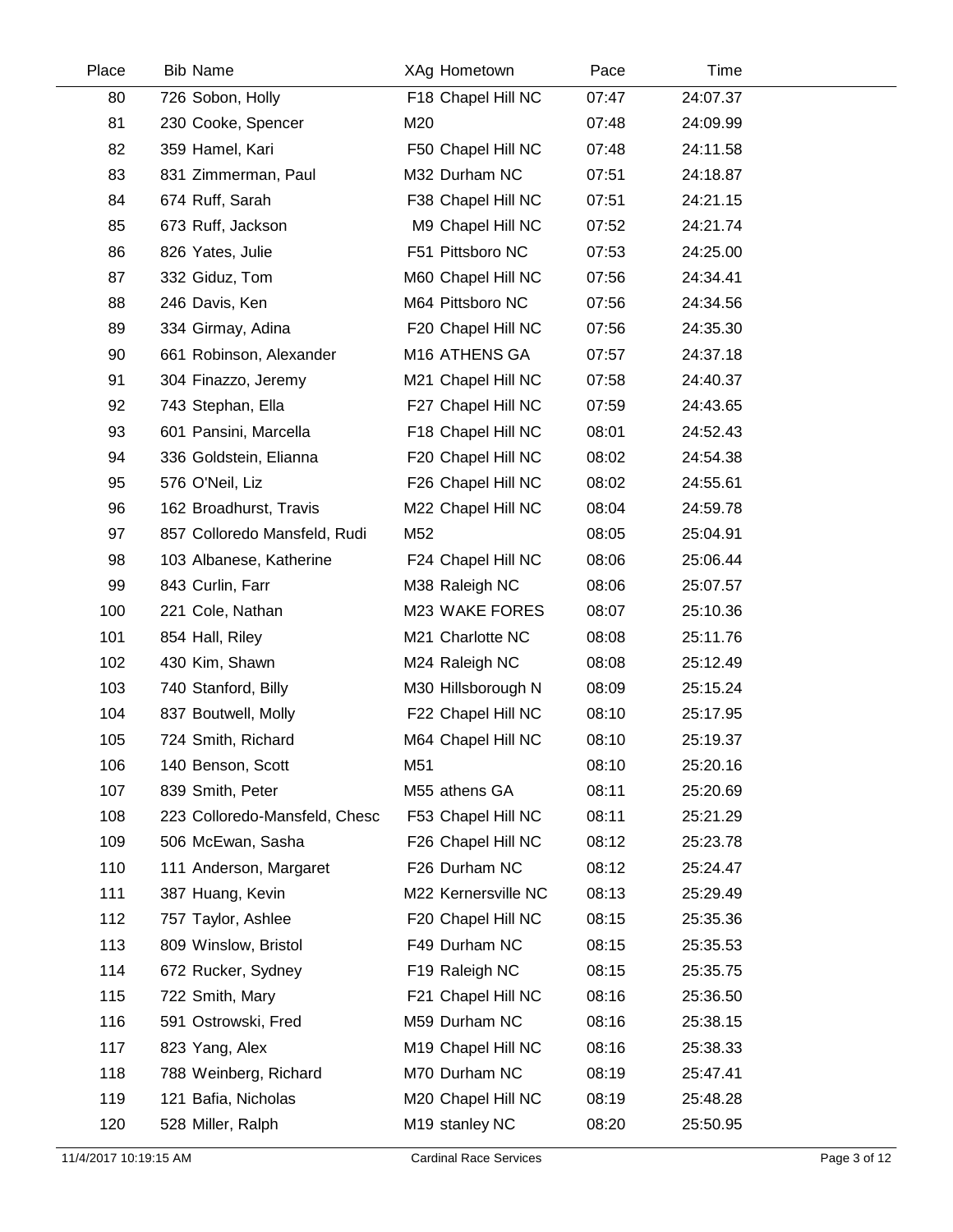| Place | <b>Bib Name</b>          | XAg Hometown                   | Pace  | Time     |  |
|-------|--------------------------|--------------------------------|-------|----------|--|
| 121   | 671 Royston, Catherine   | F21 Chapel Hill NC             | 08:22 | 25:54.89 |  |
| 122   | 717 Skinner, Kasey       | F23 Carrboro NC                | 08:23 | 26:00.64 |  |
| 123   | 194 Carter, Callie       | F29 Raleigh NC                 | 08:24 | 26:02.48 |  |
| 124   | 761 Torell, Kent         | M26 Raleigh NC                 | 08:27 | 26:11.41 |  |
| 125   | 741 Stanford, Katie      | F26 Raleigh NC                 | 08:27 | 26:12.18 |  |
| 126   | 846 Capitano, Kate       | F19 Chapel Hill NC             | 08:28 | 26:13.43 |  |
| 127   | 151 Bradey, Patrick      | M <sub>18</sub> Charlotte NC 2 | 08:28 | 26:14.22 |  |
| 128   | 589 osborn, judy         | F64 Charlotte NC 2             | 08:28 | 26:14.71 |  |
| 129   | 444 Kuang, Joanna        | F18 Chapel Hill NC             | 08:29 | 26:16.40 |  |
| 130   | 466 Lindsey, Marty       | M55 Raleigh NC                 | 08:29 | 26:17.50 |  |
| 131   | 137 Bellman, Jon         | M54 DURHAM NC                  | 08:29 | 26:19.18 |  |
| 132   | 849 Haile, Matt          | M50 Raleigh NC                 | 08:30 | 26:21.85 |  |
| 133   | 840 Sweeney, Tate        | M <sub>18</sub> ATHENS GA      | 08:32 | 26:27.63 |  |
| 134   | 247 Day, Liam            | M19                            | 08:34 | 26:33.17 |  |
| 135   | 816 Wood, Maddie         | F21 Chapel Hill NC             | 08:34 | 26:34.03 |  |
| 136   | 864 Bard, Ali            | F <sub>21</sub>                | 08:34 | 26:34.45 |  |
| 137   | 836 Lovett, Dean         | M22 Chapel Hill NC             | 08:35 | 26:36.11 |  |
| 138   | 605 Parker, Brynlee      | F21 Chapel Hill NC             | 08:36 | 26:41.10 |  |
| 139   | 844 Shenker-tauris, Nina | F21 Chapel Hill NC             | 08:40 | 26:50.71 |  |
| 140   | 845 Parker, Rachel       | F20 Chapel Hill NC             | 08:40 | 26:50.98 |  |
| 141   | 855 Berry, Elizabeth     | F20 Chapel Hill NC             | 08:40 | 26:51.28 |  |
| 142   | 248 DeBord, Taylor       | F18 Davidson NC                | 08:40 | 26:51.61 |  |
| 143   | 699 Schwartz, Joey       | M24 DURHAM NC                  | 08:40 | 26:52.71 |  |
| 144   | 186 Carey-Ewend, Abby    | F18 Chapel Hill NC             | 08:41 | 26:55.91 |  |
| 145   | 120 Atchison, Gregory    | M61 Chapel Hill NC             | 08:42 | 26:57.29 |  |
| 146   | 817 Woodard, Reagan      | F18 Fuquay-Varina              | 08:42 | 26:59.02 |  |
| 147   | 869 Lawson, Rebecca      | F19 WAKE FORES                 | 08:46 | 27:10.91 |  |
| 148   | 630 Price, Wesley        | M19 Bethesda MD                | 08:46 | 27:11.69 |  |
| 149   | 828 Younts, Chandler     | F19 Chapel Hill NC             | 08:47 | 27:14.61 |  |
| 150   | 423 Kelley, Anna         | F20 Chapel Hill NC             | 08:48 | 27:15.44 |  |
| 151   | 166 Browning, Mac        | M18 Chapel Hill NC             | 08:48 | 27:15.50 |  |
| 152   | 352 Gunter, Laura        | F52 Raleigh NC                 | 08:48 | 27:18.00 |  |
| 153   | 509 MCGUINN, MARGARET    | F63 Chapel Hill NC             | 08:49 | 27:18.42 |  |
| 154   | 169 Bullett, J. Kala     | F41 Pittsboro NC               | 08:49 | 27:18.69 |  |
| 155   | 863 Topazian, Hillary    | F27 Carrboro NC                | 08:49 | 27:21.15 |  |
| 156   | 856 Morgan, Camille      | F24 Chapel Hill NC             | 08:49 | 27:21.17 |  |
| 157   | 590 Ostrowski, Connie    | F56 Durham NC                  | 08:50 | 27:23.10 |  |
| 158   | 473 Lopaczynski, Wlodek  | M62 Potomac MD                 | 08:53 | 27:33.63 |  |
| 159   | 493 Mazzocchi, Jay       | M58 Chapel Hill NC             | 08:54 | 27:35.15 |  |
| 160   | 664 Robinson, Nick       | M53 Chapel Hill NC             | 08:54 | 27:35.15 |  |
| 161   | 706 Shah, Rohun          | M20 Chapel Hill NC             | 08:56 | 27:40.31 |  |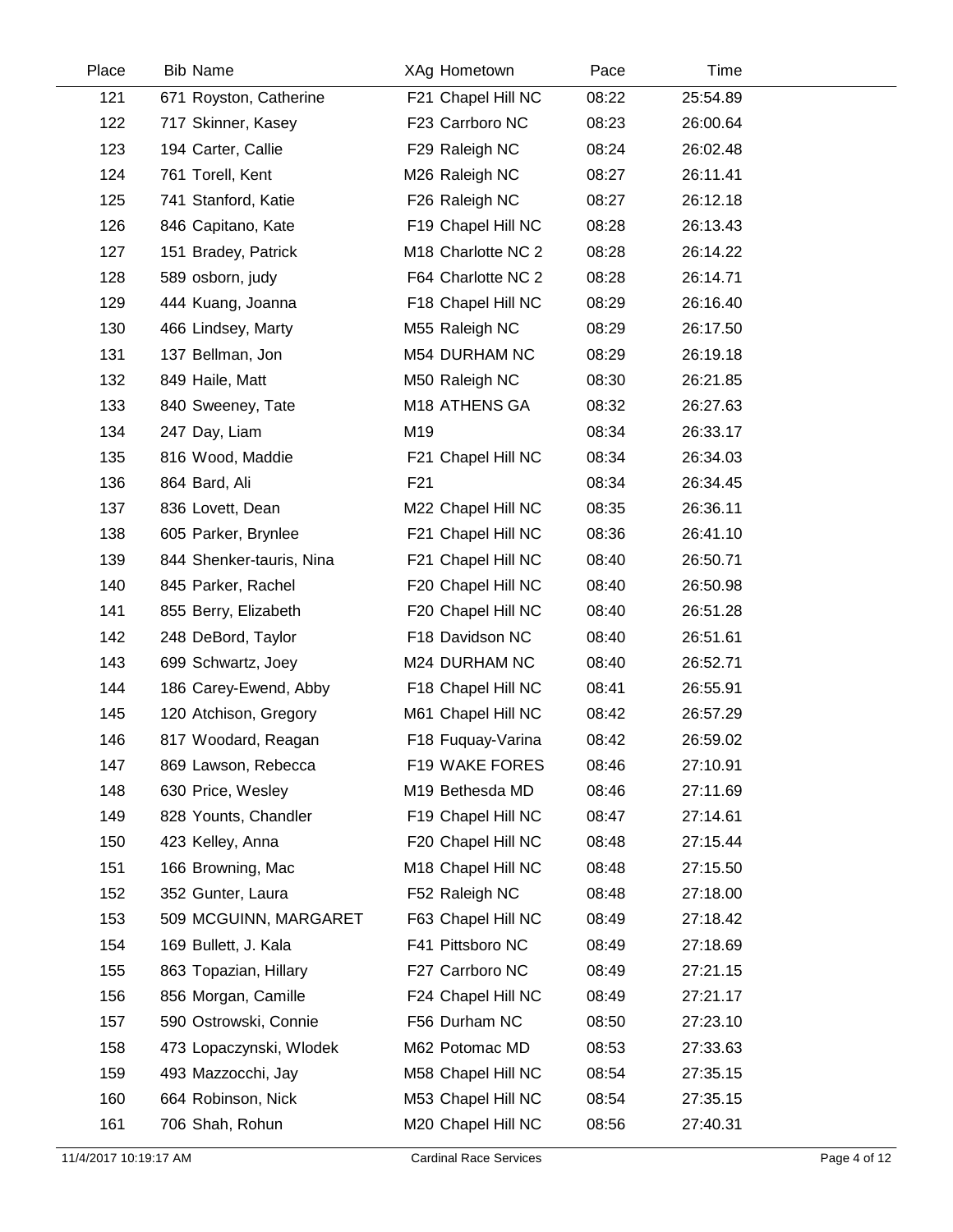| Place | <b>Bib Name</b>         | XAg Hometown         | Pace  | Time     |  |
|-------|-------------------------|----------------------|-------|----------|--|
| 162   | 429 Kim, Michelle       | F25 Carrboro NC      | 08:57 | 27:44.77 |  |
| 163   | 251 Deininger, Marisa   | F18 Chapel Hill NC   | 08:58 | 27:46.25 |  |
| 164   | 808 Winfree, Jessie     | F21 Chapel Hill NC   | 08:58 | 27:47.86 |  |
| 165   | 348 Greer, David        | M40 Chapel Hill NC   | 08:58 | 27:49.10 |  |
| 166   | 317 Freeman, Shelby     | F14 Chapel Hill NC   | 08:59 | 27:50.14 |  |
| 167   | 640 Quillin, Allyson    | F21 Chapel Hill NC   | 09:00 | 27:53.45 |  |
| 168   | 546 Mullis, Randy       | M57 Carrboro NC      | 09:00 | 27:54.64 |  |
| 169   | 420 Keating, Elizabeth  | F61 charlotte NC     | 09:00 | 27:55.46 |  |
| 170   | 768 Vanderford, Teresa  | F57 Chapel Hill NC   | 09:01 | 27:56.54 |  |
| 171   | 124 BARBER, SANDY       | F31 Goldsboro NC     | 09:01 | 27:57.50 |  |
| 172   | 681 Salters, Avra       | F19 Chapel Hill NC   | 09:02 | 27:59.72 |  |
| 173   | 517 McLeod, Erin        | F45 Chapel Hill NC   | 09:02 | 28:00.81 |  |
| 174   | 391 Humphrey, JD        | M20 Chapel Hill NC   | 09:03 | 28:04.14 |  |
| 175   | 567 Norville, Kaylyn    | F19 Tarboro NC       | 09:04 | 28:06.95 |  |
| 176   | 225 Colucci, Brennan    | M20 Chapel Hill NC   | 09:05 | 28:08.69 |  |
| 177   | 825 Yang, John          | M19 Chapel Hill NC   | 09:05 | 28:09.76 |  |
| 178   | 609 Patel, Rahi         | M18 Waxhaw NC        | 09:06 | 28:14.12 |  |
| 179   | 540 Morgan, Thomas      | M15 Raleigh NC       | 09:07 | 28:15.81 |  |
| 180   | 750 Storey, Grace       | F19 Chapel Hill NC   | 09:07 | 28:16.64 |  |
| 181   | 516 McLendon, Charles   | M27 Chapel Hill NC   | 09:10 | 28:24.60 |  |
| 182   | 131 Barth, Courtney     | F19 RALEIGH NC       | 09:11 | 28:28.84 |  |
| 183   | 222 Collier, Forbes     | F18 Durham NC        | 09:13 | 28:33.37 |  |
| 184   | 168 Bruno, Elizabeth    | F52 Chapel Hill NC   | 09:13 | 28:35.37 |  |
| 185   | 547 Murchison, Bronnie  | M36 Charlotte NC     | 09:14 | 28:36.26 |  |
| 186   | 604 Park, Jun           | M24 Chapel Hill NC   | 09:14 | 28:38.29 |  |
| 187   | 635 Putze, Caroline     | F17 Raleigh NC       | 09:14 | 28:38.49 |  |
| 188   | 499 McCraw, Dana        | F18 Chapel Hill NC   | 09:16 | 28:43.24 |  |
| 189   | 281 Eaves, Lauren       | F21 Chapel Hill NC   | 09:16 | 28:44.43 |  |
| 190   | 105 Alkoutami, Sandy    | F20 Chapel Hill NC   | 09:16 | 28:44.95 |  |
| 191   | 282 Eaves, Ryan         | M36 Hillsborough N   | 09:17 | 28:45.55 |  |
| 192   | 620 Pierce, Allie       | F <sub>19</sub>      | 09:18 | 28:49.88 |  |
| 193   | 200 Cherkez, Polina     | F19 Hickory NC       | 09:18 | 28:49.92 |  |
| 194   | 284 Ehlers, Andrew      | M12 ATHENS GA        | 09:19 | 28:51.67 |  |
| 195   | 367 Harris, Nathaniel   | M21 Elizabeth City N | 09:19 | 28:53.78 |  |
| 196   | 511 McHale, Aaron James | M32 Durham NC        | 09:20 | 28:57.23 |  |
| 197   | 512 McHale, Kimberly    | F32 Durham NC        | 09:20 | 28:57.27 |  |
| 198   | 582 Orbock, Eric        | M48 athens GA        | 09:23 | 29:06.64 |  |
| 199   | 228 Conrad, Caroline    | F22 Chapel Hill NC   | 09:24 | 29:07.34 |  |
| 200   | 870 White, Sam          | M19 Chapel Hill NC   | 09:24 | 29:07.89 |  |
| 201   | 454 Lapp, David         | M46 Chapel Hill NC   | 09:24 | 29:09.32 |  |
| 202   | 453 Lapp, Carter        | M13 Chapel Hill NC   | 09:24 | 29:09.44 |  |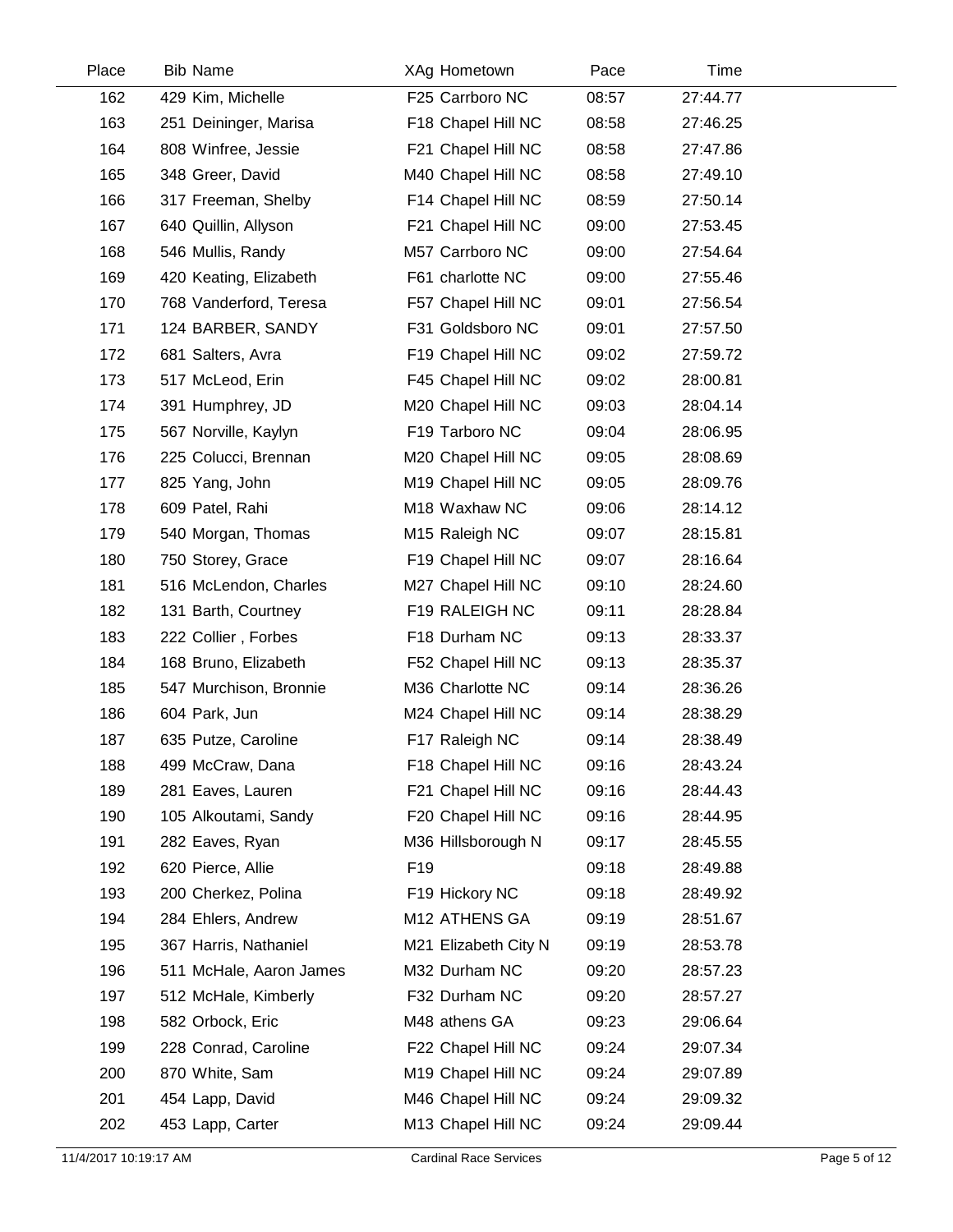| Place | <b>Bib Name</b>           | XAg Hometown        | Pace  | Time     |  |
|-------|---------------------------|---------------------|-------|----------|--|
| 203   | 188 Carpenter, Kayley     | F18 Chapel Hill NC  | 09:30 | 29:25.51 |  |
| 204   | 173 Burkhart, Veronica    | F21 Huntersville NC | 09:30 | 29:26.76 |  |
| 205   | 535 Mondestin, Jefferson  | M21                 | 09:30 | 29:27.56 |  |
| 206   | 521 Medlin, Hogan         | M28 Durham NC       | 09:31 | 29:31.02 |  |
| 207   | 286 Ehlers, Coles         | M17 ATHENS GA       | 09:32 | 29:32.61 |  |
| 208   | 599 Pan, Jenny            | F20 Chapel Hill NC  | 09:33 | 29:36.93 |  |
| 209   | 728 Song, Angie           | F25 Raleigh NC      | 09:34 | 29:39.86 |  |
| 210   | 538 Morgan, Brandon       | M48 Raleigh NC      | 09:35 | 29:43.63 |  |
| 211   | 549 Murchison, Gracie     | F28 Charlotte NC    | 09:36 | 29:47.12 |  |
| 212   | 550 Murchison, Meredith   | F26 Charlotte NC    | 09:37 | 29:47.36 |  |
| 213   | 165 Brown, Ariel          | F22 Bellaire TX     | 09:38 | 29:50.71 |  |
| 214   | 542 Morrison, St. Clair   | F19 Chapel Hill NC  | 09:39 | 29:55.71 |  |
| 215   | 625 Powell, Stacy         | F19 Chapel Hill NC  | 09:40 | 29:58.18 |  |
| 216   | 426 Kent, Karman          | F32 Durham NC       | 09:40 | 29:58.43 |  |
| 217   | 378 Hill, James           | M43 Chapel Hill NC  | 09:40 | 29:59.22 |  |
| 218   | 450 Lane, Bethany         | F19 Chapel Hill NC  | 09:41 | 30:00.86 |  |
| 219   | 694 Schlachter, Gary      | M51 Cary NC         | 09:42 | 30:02.74 |  |
| 220   | 462 Lempp, John           | M52 Greensboro NC   | 09:43 | 30:06.20 |  |
| 221   | 463 Lempp, Rachel         | F21 Greensboro NC   | 09:43 | 30:06.47 |  |
| 222   | 684 Sanford, Oliver       | M13 Chapel Hill NC  | 09:44 | 30:09.12 |  |
| 223   | 525 Mihulka, Olivia       | F19 Westminister M  | 09:44 | 30:09.79 |  |
| 224   | 443 Kruse, Miranda        | F22 Carrboro NC     | 09:44 | 30:10.04 |  |
| 225   | 683 Sanford, Bill         | M45 Chapel Hill NC  | 09:44 | 30:11.07 |  |
| 226   | 289 Eisenbeis, Robin      | F52 CARY NC         | 09:45 | 30:12.03 |  |
| 227   | 407 Johnson, Bryan        | M19 greensboro NC   | 09:45 | 30:12.86 |  |
| 228   | 427 Kiley, Annie          | F29 DURHAM NC       | 09:45 | 30:13.49 |  |
| 229   | 769 Veermachaneni, Thara  | F20 DURHAM NC       | 09:46 | 30:17.41 |  |
| 230   | 733 Spears, Clara         | F14 Wilkesboro NC   | 09:48 | 30:22.59 |  |
| 231   | 735 Spears, Will          | M47 Wilkesboro NC   | 09:48 | 30:24.16 |  |
| 232   | 112 Andrews, Andy         | M33 DURHAM NC       | 09:51 | 30:31.22 |  |
| 233   | 113 Andrews, Teresa       | F2 DURHAM NC        | 09:51 | 30:31.22 |  |
| 234   | 132 Barton, Jake          | M21 Chapel Hill NC  | 09:55 | 30:44.86 |  |
| 235   | 233 corder, jarrett       | M21 Chapel Hill NC  | 09:55 | 30:45.00 |  |
| 236   | 875 Pait, Nathan          | M18 Fayetteville NC | 09:55 | 30:45.05 |  |
| 237   | 810 Wintringham, Jennifer | F24 Chapel Hill NC  | 09:57 | 30:51.74 |  |
| 238   | 410 Johnson, Meagan       | F26 Chapel Hill NC  | 09:57 | 30:52.07 |  |
| 239   | 256 Deng, Holly           | F22 Chapel Hill NC  | 09:58 | 30:52.89 |  |
| 240   | 487 Mallory, Mary         | F60 Statesville NC  | 09:58 | 30:52.93 |  |
| 241   | 290 Ellignton, Meredith   | F24 RALEIGH NC      | 09:58 | 30:53.03 |  |
| 242   | 579 Onnink, Carly         | F19 Pisgah Forest   | 10:00 | 30:58.77 |  |
| 243   | 437 Kloster, Katie        | F19 Potomac MD      | 10:00 | 30:59.74 |  |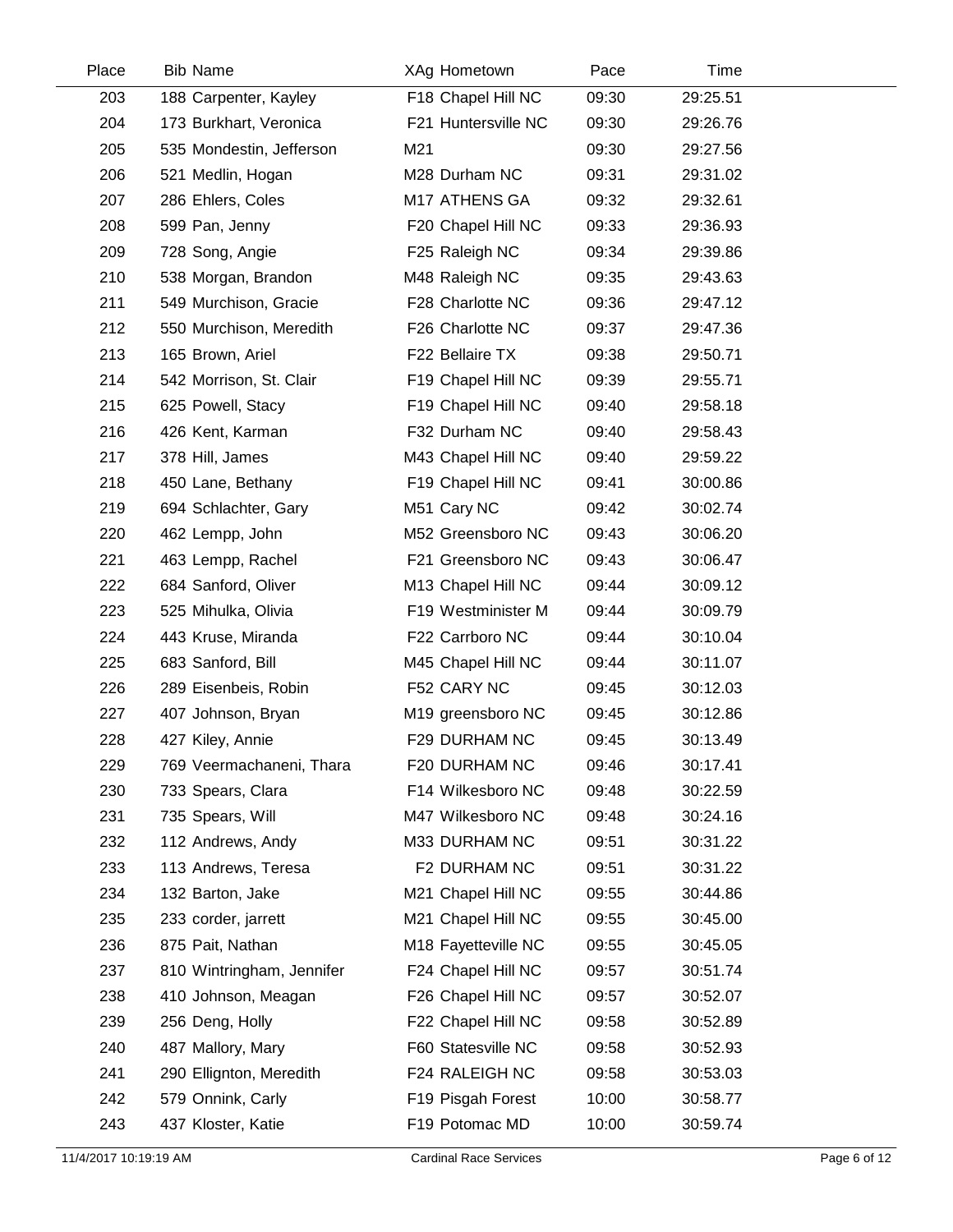| Place | <b>Bib Name</b>             | XAg Hometown        | Pace  | Time     |  |
|-------|-----------------------------|---------------------|-------|----------|--|
| 244   | 170 Bunker, JD              | M24 CARY NC         | 10:02 | 31:06.86 |  |
| 245   | 396 Hutchings, Khari        | M20 Chapel Hill NC  | 10:03 | 31:09.58 |  |
| 246   | 199 Cheney, Catherine       | F23 Chapel Hill NC  | 10:03 | 31:10.40 |  |
| 247   | 345 green, hannah           | F21 Chapel Hill NC  | 10:04 | 31:11.23 |  |
| 248   | 716 Sistachs, Ben           | M21 Chapel Hill NC  | 10:04 | 31:11.46 |  |
| 249   | 682 Samuelson, Ashley       | F20 Raleigh NC      | 10:05 | 31:14.57 |  |
| 250   | 727 Sokolovic, Casey        | F20 Raleigh NC      | 10:05 | 31:14.78 |  |
| 251   | 544 Motley, Hannah Rose     | F18 Chapel Hill NC  | 10:05 | 31:15.44 |  |
| 252   | 224 Colloredo-Mansfeld, Mia | F20 Chapel Hill NC  | 10:05 | 31:15.57 |  |
| 253   | 507 McGowan, Brad           | M39 Raleigh NC      | 10:07 | 31:23.14 |  |
| 254   | 508 McGowan, Michael        | M6 Raleigh NC       | 10:08 | 31:23.65 |  |
| 255   | 925 Foix, Sarah             | F <sub>13</sub>     | 10:08 | 31:24.86 |  |
| 256   | 434 Kintner, Robert         | M37 Chapel Hill NC  | 10:09 | 31:27.14 |  |
| 257   | 433 Kintner, Alli           | F32 Chapel Hill NC  | 10:09 | 31:27.15 |  |
| 258   | 646 Ray, Kenny              | M65 Raleigh NC      | 10:11 | 31:34.48 |  |
| 259   | 865 Parker, Emily           | F20 Candler NC      | 10:12 | 31:37.53 |  |
| 260   | 405 Jens, Erik              | M21 Chapel Hill NC  | 10:12 | 31:38.04 |  |
| 261   | 265 Dove, Hannah            | F19 greensboro NC   | 10:14 | 31:42.78 |  |
| 262   | 585 Orbock, Molly           | F9 athens GA        | 10:14 | 31:43.04 |  |
| 263   | 801 Willbrand, Lisa         | F39 Cary NC         | 10:15 | 31:46.33 |  |
| 264   | 416 Jost-Creegan, Kelsey    | F26 Washington DC   | 10:16 | 31:50.64 |  |
| 265   | 279 Duryea, Cara            | F36 Holly Springs N | 10:20 | 32:00.77 |  |
| 266   | 760 Tomlin, Ruth            | F19 Chapel Hill NC  | 10:20 | 32:02.75 |  |
| 267   | 287 Ehlers, Sarah           | F47 ATHENS GA       | 10:21 | 32:03.58 |  |
| 268   | 320 Furrie, Trisha          | F46 Sanford NC      | 10:23 | 32:10.34 |  |
| 269   | 316 Frantz, Hannah          | F22 Woodstock GA    | 10:23 | 32:12.05 |  |
| 270   | 315 Frantz, Byron           | M50 Woodstock GA    | 10:23 | 32:12.32 |  |
| 271   | 631 Priola, Peyton          | F21 Hickory NC      | 10:24 | 32:13.48 |  |
| 272   | 787 Weber, John             | M50 Matthews NC     | 10:24 | 32:15.85 |  |
| 273   | 853 Vimmerstedt, Margaret   | F <sub>59</sub>     | 10:28 | 32:25.37 |  |
| 274   | 692 Schlachter, Courtney    | F21 Cary NC         | 10:28 | 32:26.50 |  |
| 275   | 551 Murphy, John            | M66 Sanford NC      | 10:29 | 32:30.53 |  |
| 276   | 126 Barnard, Callie         | F18 Greensboro NC   | 10:29 | 32:30.91 |  |
| 277   | 432 King, Zoe               | F19 Durham NC       | 10:31 | 32:36.21 |  |
| 278   | 136 Becker, Liza            | F19 Durham NC       | 10:31 | 32:36.43 |  |
| 279   | 797 Wieler, Grace           | F19 Waxhaw NC       | 10:31 | 32:37.55 |  |
| 280   | 524 Migden, Andie           | F21 Chapel Hill NC  | 10:36 | 32:51.15 |  |
| 281   | 634 Putnam, Savannah        | F20 Morganton NC    | 10:37 | 32:54.46 |  |
| 282   | 529 Mistele, Carolyn        | F21 New City NY     | 10:37 | 32:55.24 |  |
| 283   | 858 Usinger, Deborah        | F48 Carrboro NC     | 10:38 | 32:57.27 |  |
| 284   | 725 Smith, Sarah            | F20 Chapel Hill NC  | 10:38 | 32:58.68 |  |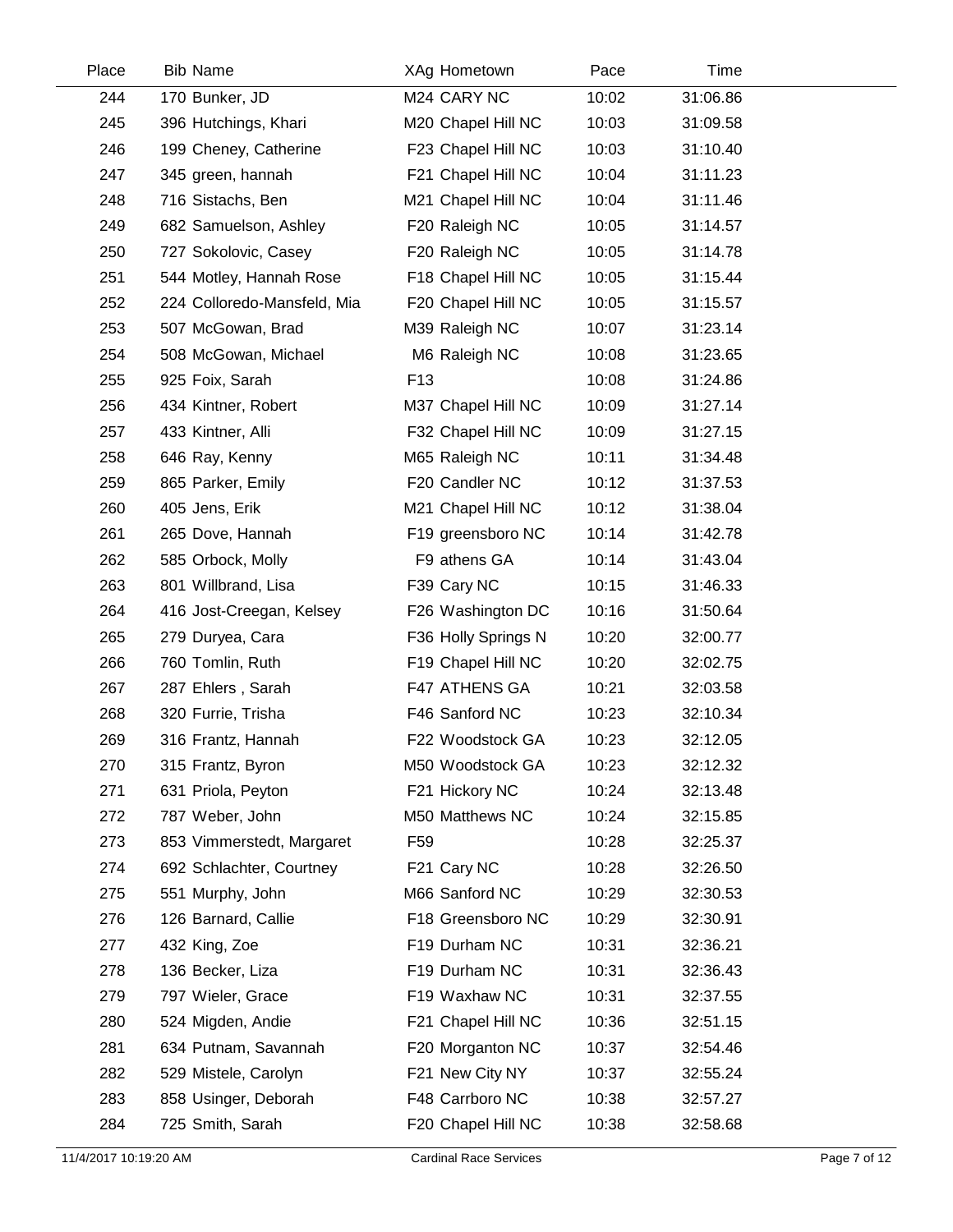| Place | <b>Bib Name</b>              | XAg Hometown           | Pace  | Time     |  |
|-------|------------------------------|------------------------|-------|----------|--|
| 285   | 530 Mitchell, Sydney         | F20 Taylorsville NC    | 10:40 | 33:03.30 |  |
| 286   | 475 Loudermelk, Shana        | F20 Taylorsville NC    | 10:40 | 33:03.61 |  |
| 287   | 235 Covington, Anna          | F18 Chapel Hill NC     | 10:42 | 33:08.75 |  |
| 288   | 448 Lagaly, MaKenna          | F18 CARY NC            | 10:42 | 33:10.91 |  |
| 289   | 323 Garner, Mallory          | F18 Chapel Hill NC     | 10:42 | 33:11.21 |  |
| 290   | 709 Shriver, Caroline        | F20 Morrisville NC     | 10:44 | 33:15.03 |  |
| 291   | 688 Scarboro, Elizabeth      | F32 Morrisville NC     | 10:45 | 33:18.82 |  |
| 292   | 711 Shriver, Cyndie          | F58 Morrisville NC     | 10:45 | 33:18.82 |  |
| 293   | 115 Asaro, Katherine         | F45 Chapel Hill NC     | 10:46 | 33:21.97 |  |
| 294   | 339 Gornto, Lauren           | F18 Chapel Hill NC     | 10:46 | 33:23.85 |  |
| 295   | 292 Engle, Michelle          | F45 Chapel Hill NC     | 10:47 | 33:26.72 |  |
| 296   | 586 Orlandi, Jordan          | M26 Chapel Hill NC     | 10:49 | 33:32.70 |  |
| 297   | 219 Cockram, Rebekah         | F21 Chapel Hill NC     | 10:54 | 33:46.10 |  |
| 298   | 375 Hewett, Carson           | F22 Chapel Hill NC     | 10:54 | 33:48.09 |  |
| 299   | 245 Davis, Claire            | F21 greensboro NC      | 10:56 | 33:53.75 |  |
| 300   | 370 Hawk, Coley              | F18                    | 10:57 | 33:55.72 |  |
| 301   | 149 Boyd, Jake               | M18                    | 10:57 | 33:56.63 |  |
| 302   | 624 Pontrelli, Maddie        | F21 Chapel Hill NC     | 10:58 | 33:58.46 |  |
| 303   | 766 Van Horne, Linda         | F58 Matthews NC        | 11:00 | 34:06.81 |  |
| 304   | 341 Gragg, Christian         | F21 Chapel Hill NC     | 11:04 | 34:18.27 |  |
| 305   | 496 McCarthy, Kelly          | F19 Raleigh NC         | 11:05 | 34:20.47 |  |
| 306   | 347 Greer, Amanda            | F39 Chapel Hill NC     | 11:05 | 34:20.59 |  |
| 307   | 239 Currie, Amelia           | F22 Chapel Hill NC     | 11:08 | 34:29.60 |  |
| 308   | 478 Lyoo, Young              | F30 Durham NC          | 11:10 | 34:36.90 |  |
| 309   | 778 Walters, Luke            | M12 Pittsboro NC       | 11:11 | 34:40.34 |  |
| 310   | 153 Bradley, Robin           | F60 Cary NC            | 11:13 | 34:45.05 |  |
| 311   | 152 Bradley, Doug            | M60 Cary NC            | 11:13 | 34:45.24 |  |
| 312   | 701 Schwartz, Lily           | F20 Chapel Hill NC     | 11:13 | 34:46.16 |  |
| 313   | 876 Metcalf, Will            | M20 Fletcher NC        | 11:13 | 34:46.26 |  |
| 314   | 729 sorenson, claire         | F <sub>18</sub>        | 11:15 | 34:52.77 |  |
| 315   | 730 Sorenson, Kathy          | F47                    | 11:15 | 34:52.98 |  |
| 316   | 193 carson, virginia         | f67 Chapel Hill NC     | 11:18 | 35:03.14 |  |
| 317   | 607 Parker, Tina             | F49 LEWISVILLE N       | 11:19 | 35:03.97 |  |
| 318   | 392 Humphreys, Lauren-Taylor | F18 Chapel Hill NC     | 11:21 | 35:09.83 |  |
| 319   | 742 Steen, Hannah            | F19 Clemmons NC        | 11:21 | 35:10.07 |  |
| 320   | 183 Cairns, Adelaide         | F18 Durham NC          | 11:21 | 35:11.82 |  |
| 321   | 554 Mustard, Melissa         | F38 Williamsburg V     | 11:22 | 35:15.00 |  |
| 322   | 376 High, Julia              | F18 Battleboro NC      | 11:23 | 35:15.81 |  |
| 323   | 611 Patil, Sunaina           | <b>F20 CHARLOTTE N</b> | 11:23 | 35:16.07 |  |
| 324   | 842 Usinger, Emil            | M49 Carrboro NC        | 11:23 | 35:17.74 |  |
| 325   | 291 Eltschlager, John        | M53 Pinehurst NC       | 11:25 | 35:24.74 |  |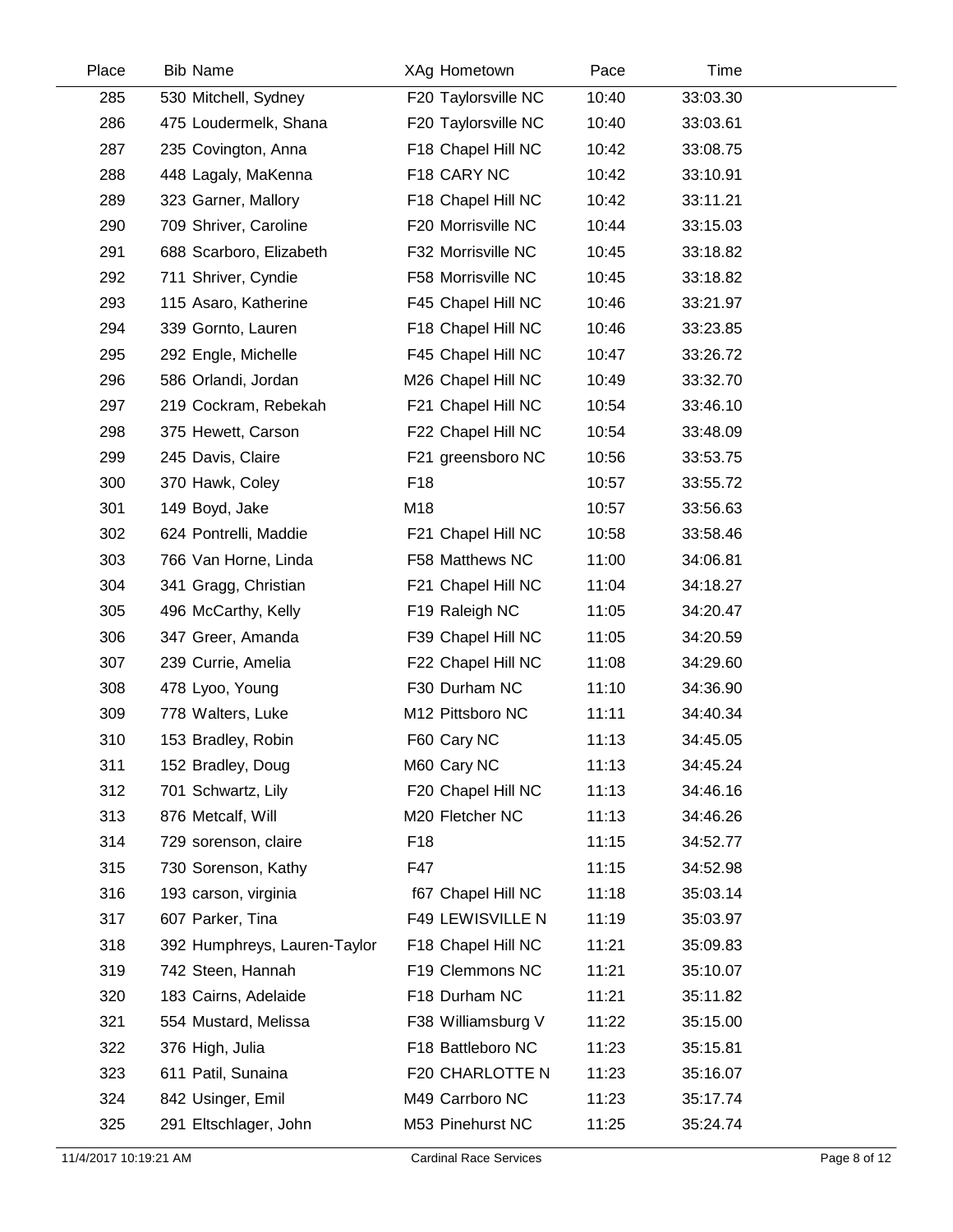| Place | <b>Bib Name</b>          | XAg Hometown         | Pace  | Time     |  |
|-------|--------------------------|----------------------|-------|----------|--|
| 326   | 363 Hannum, Sheri        | F49 WAKE FORES       | 11:27 | 35:31.21 |  |
| 327   | 597 Page, Barbara        | F72 Chapel Hill NC   | 11:28 | 35:32.23 |  |
| 328   | 691 Scherer, Elissa      | F20 Charlotte NC     | 11:28 | 35:33.18 |  |
| 329   | 660 Robertson, Kim       | F49 Elizabeth City N | 11:28 | 35:33.42 |  |
| 330   | 626 Powers, Bill         | m83 Chapel Hill NC   | 11:29 | 35:35.06 |  |
| 331   | 569 Oakley, Stan         | M61 Farmville NC     | 11:36 | 35:56.19 |  |
| 332   | 266 downs, bertis        | M61 athens GA        | 11:40 | 36:09.47 |  |
| 333   | 351 Guillebeau, Olivia   | F18 Chapel Hill NC   | 11:40 | 36:11.35 |  |
| 334   | 503 McDonnell, Elizabeth | F18 Matthews NC      | 11:41 | 36:11.67 |  |
| 335   | 495 McCann, Michael      | M62 Dudley NC        | 11:41 | 36:12.96 |  |
| 336   | 603 Park, Grace          | F27 Chapel Hill NC   | 11:41 | 36:13.93 |  |
| 337   | 693 Schlachter, Erin     | F16 Cary NC          | 11:42 | 36:16.26 |  |
| 338   | 452 lanter, jeff         | M48 Raleigh NC       | 11:48 | 36:34.24 |  |
| 339   | 451 lanter, Cathy Jo     | F47 Raleigh NC       | 11:48 | 36:36.04 |  |
| 340   | 583 Orbock, Eva          | F14 athens GA        | 11:51 | 36:42.95 |  |
| 341   | 738 Sprigg, Patricia     | F64 Carrboro NC      | 11:59 | 37:08.97 |  |
| 342   | 641 Quinn, Pam           | F55 Indian Trail NC  | 11:59 | 37:10.41 |  |
| 343   | 209 clarke, al           | M60 athens GA        | 12:03 | 37:22.71 |  |
| 344   | 210 Clarke, Eli          | M14 athens GA        | 12:05 | 37:28.87 |  |
| 345   | 642 Quinn, Sarah         | F26 Indian Trail NC  | 12:06 | 37:29.70 |  |
| 346   | 700 Schwartz, Kelli      | F23 DURHAM NC        | 12:06 | 37:31.41 |  |
| 347   | 924 Avary, Sophia        | F <sub>13</sub>      | 12:07 | 37:34.74 |  |
| 348   | 656 Roberts, Carly       | F10 Denver CO        | 12:09 | 37:40.80 |  |
| 349   | 571 O'Brien, Makenzie    | F18 Chapel Hill NC   | 12:12 | 37:50.31 |  |
| 350   | 361 Hanby, Mackenzie     | F18 Cornelius NC     | 12:12 | 37:50.56 |  |
| 351   | 776 Walker, Rachel       | F20 Chapel Hill NC   | 12:20 | 38:13.74 |  |
| 352   | 652 Rempel, Rachel       | F56 Chapel Hill NC   | 12:26 | 38:33.69 |  |
| 353   | 675 Rumberger, Brigitta  | F52 Chapel Hill NC   | 12:26 | 38:33.78 |  |
| 354   | 584 Orbock, Jessica      | F46 athens GA        | 12:27 | 38:35.30 |  |
| 355   | 581 Orbock, Caroline     | F11 athens GA        | 12:27 | 38:35.87 |  |
| 356   | 442 Krupnick, Katie      | F20 Chapel Hill NC   | 12:29 | 38:40.88 |  |
| 357   | 385 Horn, Katie          | F18 Atlanta GA       | 12:31 | 38:48.14 |  |
| 358   | 398 Ilyasova, Anna       | F18 Mt. Airy NC      | 12:32 | 38:50.10 |  |
| 359   | 796 Whitener, Rick       | M54 asheboro NC      | 12:33 | 38:54.15 |  |
| 360   | 658 Roberts, Tony        | M55 Denver CO        | 12:34 | 38:57.29 |  |
| 361   | 820 Wortham, Marshall    | M43 Fuquay-Varina    | 12:34 | 38:57.83 |  |
| 362   | 851 Stough, Don          | M70                  | 12:34 | 38:58.78 |  |
| 363   | 191 Carson, Bob          | M63 athens GA        | 12:37 | 39:05.44 |  |
| 364   | 159 Brendel, Abby        | F28 athens GA        | 12:37 | 39:06.24 |  |
| 365   | 657 Roberts, Shannon     | F54 Denver CO        | 12:37 | 39:06.70 |  |
| 366   | 533 Moffitt, LeeAnn      | F22 Apex NC          | 12:37 | 39:07.69 |  |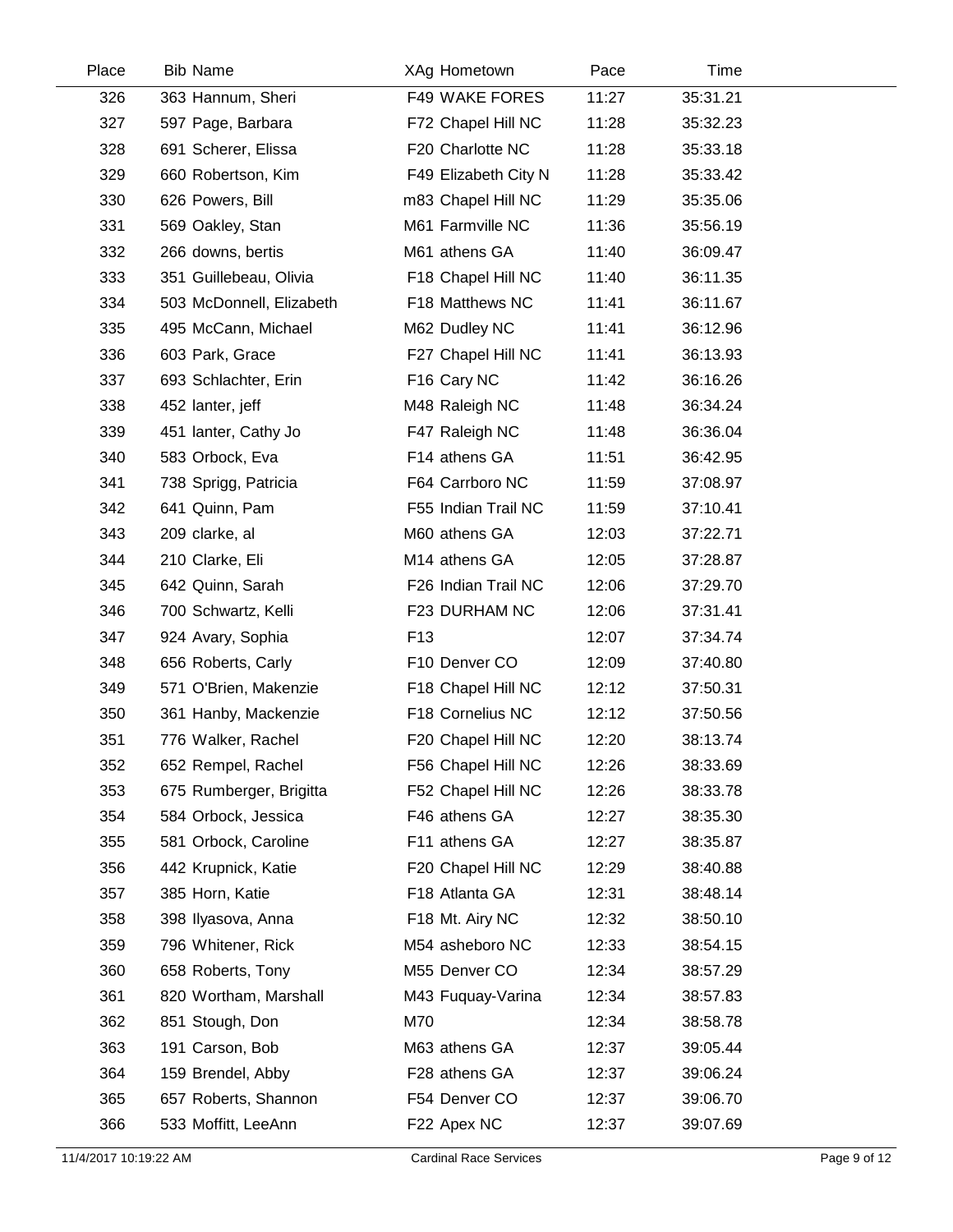| Place | <b>Bib Name</b>          | XAg Hometown       | Pace  | Time     |  |
|-------|--------------------------|--------------------|-------|----------|--|
| 367   | 479 MacDonald, Derek     | M26 Chapel Hill NC | 12:37 | 39:07.75 |  |
| 368   | 260 Dillard, Lillian     | F21 Chapel Hill NC | 12:38 | 39:09.64 |  |
| 369   | 494 Mazzocchi, Megan     | F57 Chapel Hill NC | 12:39 | 39:13.30 |  |
| 370   | 580 Opper, Claudia       | F18 Wilmington NC  | 12:40 | 39:14.91 |  |
| 371   | 302 Fernandez, Josh      | M23 Mooresville NC | 12:49 | 39:44.69 |  |
| 372   | 690 Schasel, Matthew     | M20 Chapel Hill NC | 12:53 | 39:56.80 |  |
| 373   | 786 Webb, Kristi         | F61 Chapel Hill NC | 12:54 | 39:58.20 |  |
| 374   | 814 Woerner, Todd        | M61 Chapel Hill NC | 12:54 | 39:58.57 |  |
| 375   | 154 Bradley-Bull, Niko   | M12 DURHAM NC      | 12:58 | 40:12.93 |  |
| 376   | 685 Santanam, Smitha     | F21 Charlotte NC   | 13:05 | 40:32.48 |  |
| 377   | 184 Calloway, Rachel     | F21 Waxhaw NC      | 13:05 | 40:33.55 |  |
| 378   | 388 Huben, Amanda        | F21 Chapel Hill NC | 13:05 | 40:33.96 |  |
| 379   | 677 Russler, Lizzie      | F19 charleston SC  | 13:11 | 40:51.23 |  |
| 380   | 522 Meise, Ashley        | F19 winston-salem  | 13:11 | 40:51.43 |  |
| 381   | 301 Feller, Zuzu         | F20 Durham NC      | 13:12 | 40:54.41 |  |
| 382   | 298 Erfani, Ava          | F19 nashville TN   | 13:26 | 41:38.96 |  |
| 383   | 560 neelon, jeff         | m69 winston-salem  | 13:38 | 42:15.81 |  |
| 384   | 710 Shriver, Chris       | M51 Morrisville NC | 13:39 | 42:19.78 |  |
| 385   | 852 Ray, Kathy           | F55 Raleigh NC     | 13:43 | 42:31.19 |  |
| 386   | 860 Sexton, Eric         | M20 New Bern NC    | 13:56 | 43:10.28 |  |
| 387   | 867 Omesi, Samuel        | M18 Chapel Hill NC | 13:56 | 43:10.46 |  |
| 388   | 161 Bright, Olivia       | F18 Chapel Hill NC | 14:24 | 44:38.21 |  |
| 389   | 216 Cobos, Christina     | F18 greensboro NC  | 14:24 | 44:38.48 |  |
| 390   | 492 Mayse, Teresa        | F64 Chapel Hill NC | 14:28 | 44:52.23 |  |
| 391   | 164 Brown, Anne          | F57 Mebane NC      | 14:33 | 45:07.83 |  |
| 392   | 383 Holmes, Paige        | F26 Chapel Hill NC | 14:48 | 45:51.58 |  |
| 393   | 552 Murphy, Maura        | F55 Chapel Hill NC | 14:56 | 46:18.23 |  |
| 394   | 379 Hipps, Anna          | F39 Chapel Hill NC | 14:56 | 46:18.48 |  |
| 395   | 705 Sergeyev, Andrei     | M19 Chapel Hill NC | 14:57 | 46:19.25 |  |
| 396   | 446 Kunath, Michael      | M24 Apex NC        | 15:00 | 46:30.25 |  |
| 397   | 267 downs, eliza         | F14 athens GA      | 15:06 | 46:47.53 |  |
| 398   | 255 DeMarco, Anna        | F14 ATHENS GA      | 15:06 | 46:49.16 |  |
| 399   | 874 Lloyd, Will          | M38 Chapel Hill NC | 15:07 | 46:53.21 |  |
| 400   | 871 Lloyd, Adrienne      | F37 Chapel Hill NC | 15:08 | 46:53.28 |  |
| 401   | 697 Schneider, Sarah     | F21 Leland NC      | 15:08 | 46:56.33 |  |
| 402   | 659 Robertson, Anna Beth | F21 Chapel Hill NC | 15:09 | 46:58.24 |  |
| 403   | 804 Williams, Rhiannon   | F21 Chapel Hill NC | 15:25 | 47:48.90 |  |
| 404   | 139 Benson, Paula        | F <sub>51</sub>    | 15:49 | 49:00.61 |  |
| 405   | 372 Henderson, Emily     | F26 Winston Salem  | 15:53 | 49:15.59 |  |
| 406   | 799 Wieler, John         | M51 Charlotte NC   | 15:54 | 49:17.41 |  |
| 407   | 373 Henderson, Lynn      | F58 Apex NC        | 15:54 | 49:18.45 |  |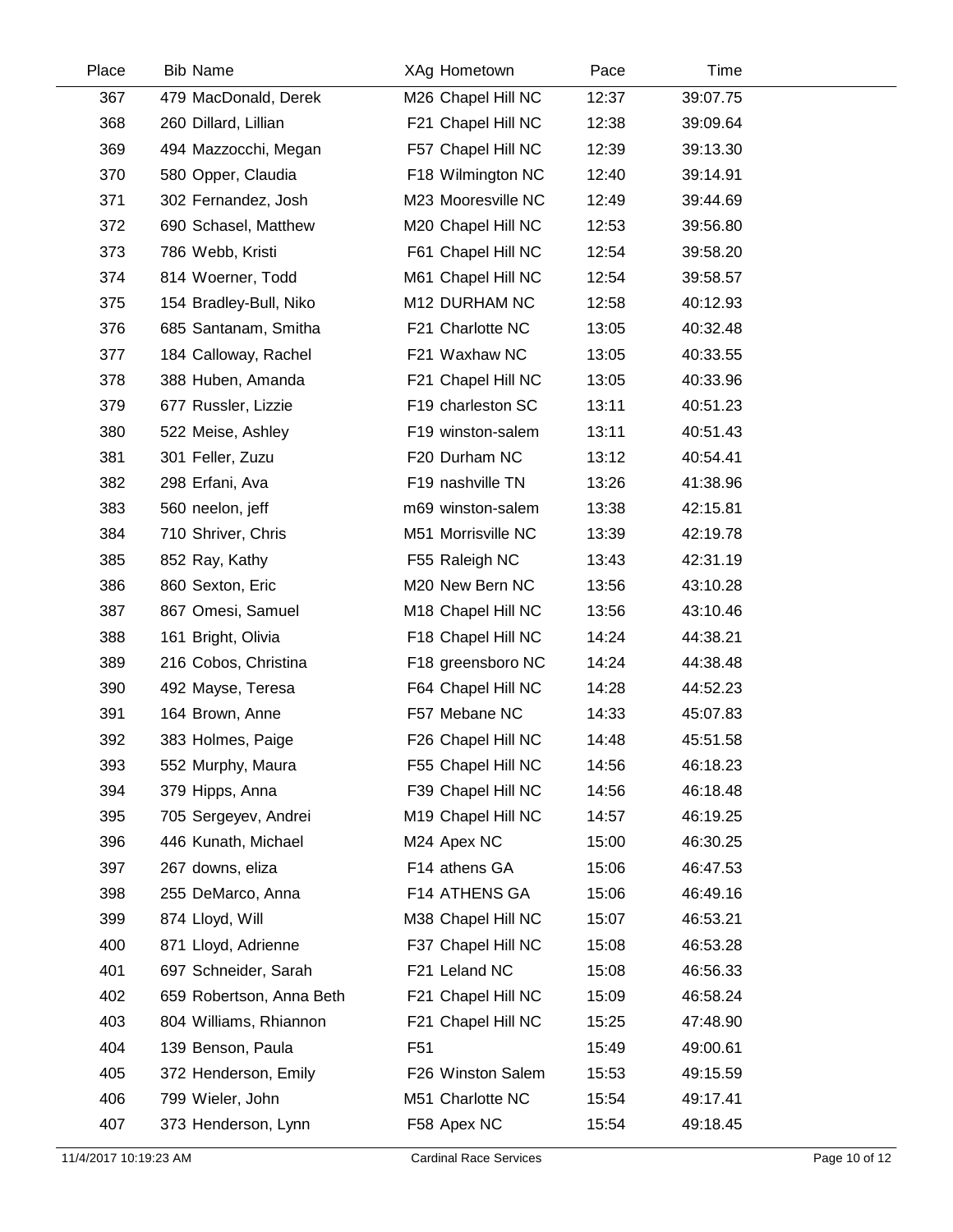| Place | <b>Bib Name</b>          | XAg Hometown                 | Pace  | Time     |  |
|-------|--------------------------|------------------------------|-------|----------|--|
| 408   | 800 Wieler, Laurie       | F45 Charlotte NC             | 15:55 | 49:20.30 |  |
| 409   | 663 Robinson, Mona       | F46 ATHENS GA                | 16:32 | 51:15.23 |  |
| 410   | 811 Wirtz, Charlotte     | F18 Arden NC                 | 16:37 | 51:31.95 |  |
| 411   | 201 Chesson, Anna        | F19 Chapel Hill NC           | 16:38 | 51:32.32 |  |
| 412   | 329 Gelleny, Heather     | F18 Arden NC                 | 16:38 | 51:32.63 |  |
| 413   | 476 Lovelace, Lyndsay    | F21 Durham NC                | 16:38 | 51:34.90 |  |
| 414   | 504 McDougal, Haley      | F21 Chapel Hill NC           | 16:39 | 51:35.43 |  |
| 415   | 202 Childrey, Katie      | F19 Raleigh NC               | 16:39 | 51:36.78 |  |
| 416   | 795 Whitener, Beth       | F52 asheboro NC              | 16:41 | 51:44.26 |  |
| 417   | 848 Chadwick, Alexandria | F18 Swansboro NC             | 16:50 | 52:11.46 |  |
| 418   | 568 Oake, Kristen        | F18 Henderson NC             | 16:50 | 52:11.50 |  |
| 419   | 764 Trupiano, Nikki      | F21 Chapel Hill NC           | 16:57 | 52:33.87 |  |
| 420   | 211 clarke, emma         | F19 athens GA                | 17:06 | 52:59.95 |  |
| 421   | 866 Byrne, Nicholas      | M21 athens GA                | 17:06 | 53:00.34 |  |
| 422   | 277 Dunn, Morgan         | F21 Dunn NC                  | 17:07 | 53:03.24 |  |
| 423   | 368 Hartley, Logan       | F21 Lexington NC             | 17:07 | 53:04.77 |  |
| 424   | 615 Perrin, Jack         | M19 Charlotte NC 2           | 17:08 | 53:06.55 |  |
| 425   | 207 Clark, Olivia        | F19 Chapel Hill NC           | 17:12 | 53:18.06 |  |
| 426   | 212 Clarke, Sara         | F48 athens GA                | 17:19 | 53:40.62 |  |
| 427   | 500 McCuiston, Ty        | M44 Huntersville NC          | 17:52 | 55:23.50 |  |
| 428   | 229 Conrad, Stephanie    | F55 Huntersville NC          | 17:53 | 55:24.78 |  |
| 429   | 177 Burrus, Wynn         | F20 Raleigh NC               | 17:54 | 55:30.84 |  |
| 430   | 488 Mann, Katie          | F19 Chapel Hill NC           | 17:56 | 55:34.78 |  |
| 431   | 253 Del Vecchio, Bradley | M <sub>19</sub> Charlotte NC | 17:56 | 55:35.72 |  |
| 432   | 878 Del Vecchio, Xavier  | F23 Charlotte NC             | 17:56 | 55:36.95 |  |
| 433   | 342 Graham, Caleb        | M19 Mebane NC                | 18:05 | 56:03.02 |  |
| 434   | 779 Walters, Mackenzie   | F15 Pittsboro NC             | 18:06 | 56:06.73 |  |
| 435   | 777 Walters, Jennifer    | F44 Pittsboro NC             | 18:06 | 56:06.80 |  |
| 436   | 208 Clark, Tina          | F39 Cherryville NC           | 18:06 | 56:07.98 |  |
| 437   | 206 Clark, Mike          | M40 Cherryville NC           | 18:06 | 56:08.00 |  |
| 438   | 556 Neal, Elizabeth      | F23 Cary NC                  | 18:07 | 56:08.66 |  |
| 439   | 196 Chao, Sam            | M21 Cary NC                  | 18:07 | 56:09.70 |  |
| 440   | 330 Gellins, Amy         | F57 athens GA                | 18:07 | 56:10.01 |  |
| 441   | 771 Vrana, Anahid        | F66 Chapel Hill NC           | 18:08 | 56:12.34 |  |
| 442   | 877 Baglio, Joe          | M22 Chapel Hill NC           | 18:12 | 56:24.81 |  |
| 443   | 220 Cohen, Rodrigo       | M21 Chapel Hill NC           | 18:12 | 56:24.94 |  |
| 444   | 537 Montjoy, Kristen     | F47                          | 18:13 | 56:27.75 |  |
| 445   | 774 Vrana, Maleka        | F40 Aspen CO                 | 18:23 | 57:00.27 |  |
| 446   | 773 Vrana, Kim           | M67 Chapel Hill NC           | 18:24 | 57:01.61 |  |
| 447   | 698 Schutt, Harrison     | F6 Chapel Hill NC            | 18:24 | 57:01.65 |  |
| 448   | 772 Vrana, Erica         | F38 Chapel Hill NC           | 18:24 | 57:02.64 |  |